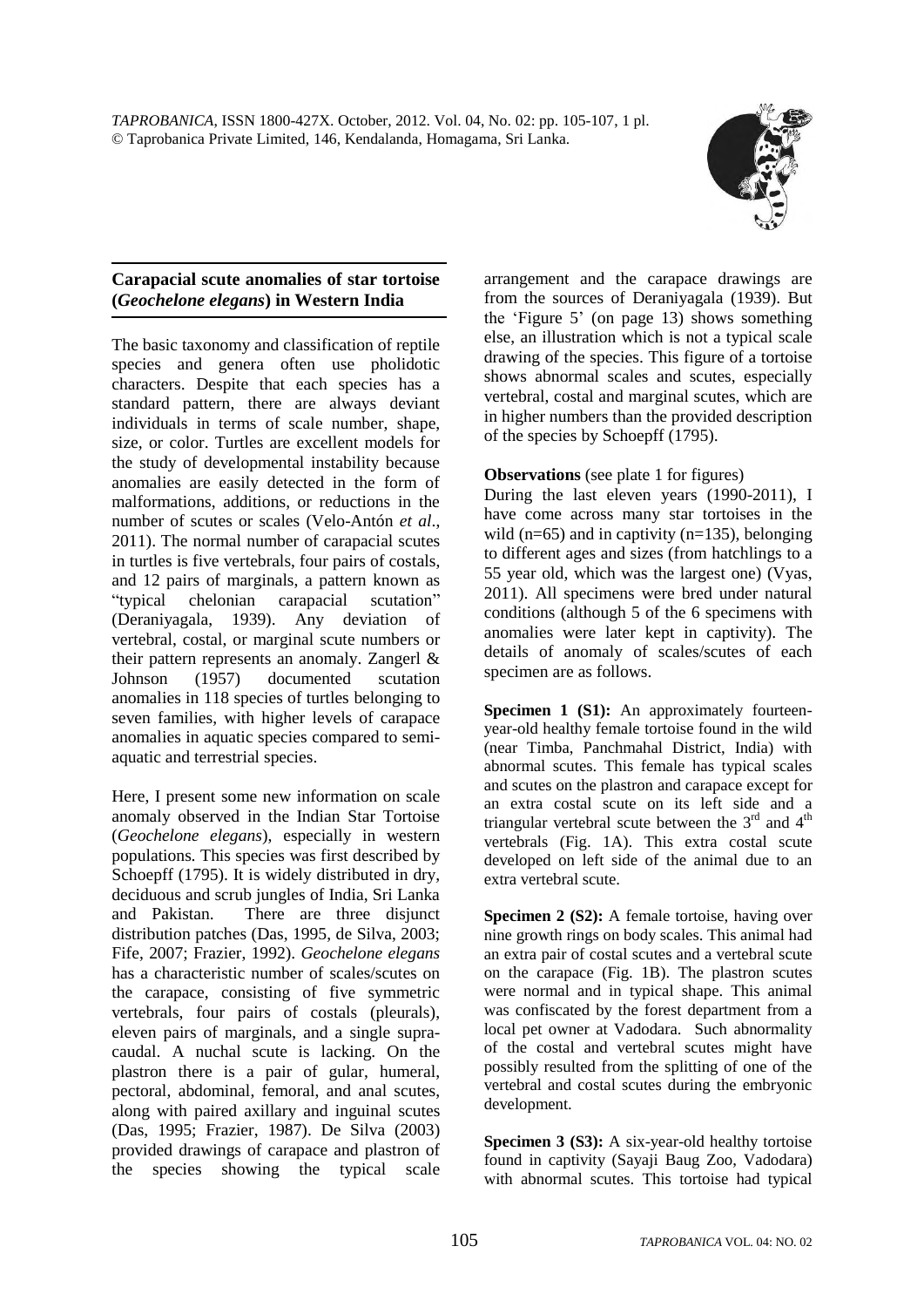scales and scutes on the plastron, but on the carapace it had an extra costal scute on its right side and a triangular vertebral scute of the  $4<sup>th</sup>$ vertebral (Fig. 1C). All right side costal scutes were larger than the left ones, due to this extra costal scute development on the carapace.

**Specimen 4 (S4):** A five-year-old specimen from captivity (private pet owner) having abnormal scutes on the carapace. This tortoise had typical scales and scutes on the plastron, but on the carapace, it had an extra pair of costal scutes and a large  $1<sup>st</sup>$  vertebral scute (Fig. 1D). The extra pair of costal scutes might be a development of improper split on the  $1<sup>st</sup>$  vertebral during its embryonic development.

**Specimen 5 (S5):** A juvenile captive tortoise having abnormal scutes on the carapace. This tortoise had normal plastron, but had an extra costal scute on its left side and an extra triangular vertebral scute between the  $4<sup>th</sup>$  and  $5<sup>th</sup>$  vertebrals (Fig. 1E). All left side costal scutes were narrower in comparison to the right costals.

**Specimen 6 (S6):** An over six-year-old healthy captive tortoise (retrieved from a pet animal trader) having normal and typical scutes, except on the carapace. The specimen had an extra pentagonal scute between the  $4<sup>th</sup>$  and  $5<sup>th</sup>$ vertebrals and an extra costal scute on its right side (Fig. 1F).

The scale/scute anomaly was observed in 3% of specimens. Anomalies were found only in the carapace, in the shape and size of vertebral and costals. These instances were recorded in a wide age span (fourteen- to four-year-old animals), suggesting that such anomalies have no negative effect to the health of animals.

The occurrence of anomalies, malformations or asymmetries in wild animals may serve as an indicator of developmental instability, a variable negatively correlated with fitness (Moller, 1997). Such type of anomaly phenomenon was earlier reported for star tortoises by de Silva (1995, 2003), Frazier (1987) and Fife (2007).

de Silva (1995, 2003) and Frazier (1987) stated that the numbers of scales and scutes are constant with hardly any distinct variation in the species. Fife (2007) mentioned that tortoise is occasionally seen with irregular scutes, either an extra scute or a split scute. This condition occurs in nature but is most commonly seen in captive hatched specimens.

Frazier (1987) stated after examining 98 specimens (most probably from the western population only) that "there was a tendency for an animal with an abnormal number of left costals to also have an abnormal of right costals. The same applies for marginals. Otherwise, there was no tendency for an animal with an abnormality in one kind of scale to also have an abnormality in another kind, abnormal vertebrals do not usually occur with together abnormal marginals". Here, what I have found does not follow the above statement. All six specimens have abnormal costals (either on the right side, the left side, or both) and vertebrals but these do not reflect abnormality with the marginal scales, except the seam contacts of the animals.

In general, such irregular scute abnormalities are caused by multiple genetic, biotic and abiotic factors. Three non-exclusive sources have been proposed as the main causes of scute or scale anomalies in reptiles: (i) temperature and moisture constraints during incubation (Lynn & Ullrich, 1950), (ii) damaging effects of pollution (Bishop *et al.*, 1994, 1998) and (iii) loss of genetic diversity in bottlenecked or inbred populations (Schwaner, 1990; Soule, 1979).

Fife (2007) stated that the abnormalities in the species are a result of higher temperatures during the incubation. Extreme incubation temperatures cause irregular scutes or other deformities. The study of Velo-Antón *et al*., (2011) suggested that genetic factors play an important role in the origin of anomalies in wild turtle populations and might serve as an indirect estimate of fitness in natural populations, but many factors clearly influence embryonic development and thus, disentangling what factors influence the occurrence of carapace scute anomalies in wild populations requires further studies using integrative approaches.

#### **Acknowledgements**

I am thankful to Superintendent of Surat Zoo and Curator of Sayaji Baug Zoo, Vadodara along with a number of private pet owners and pet traders from Gujarat State for allowing me to study and examine the tortoises from their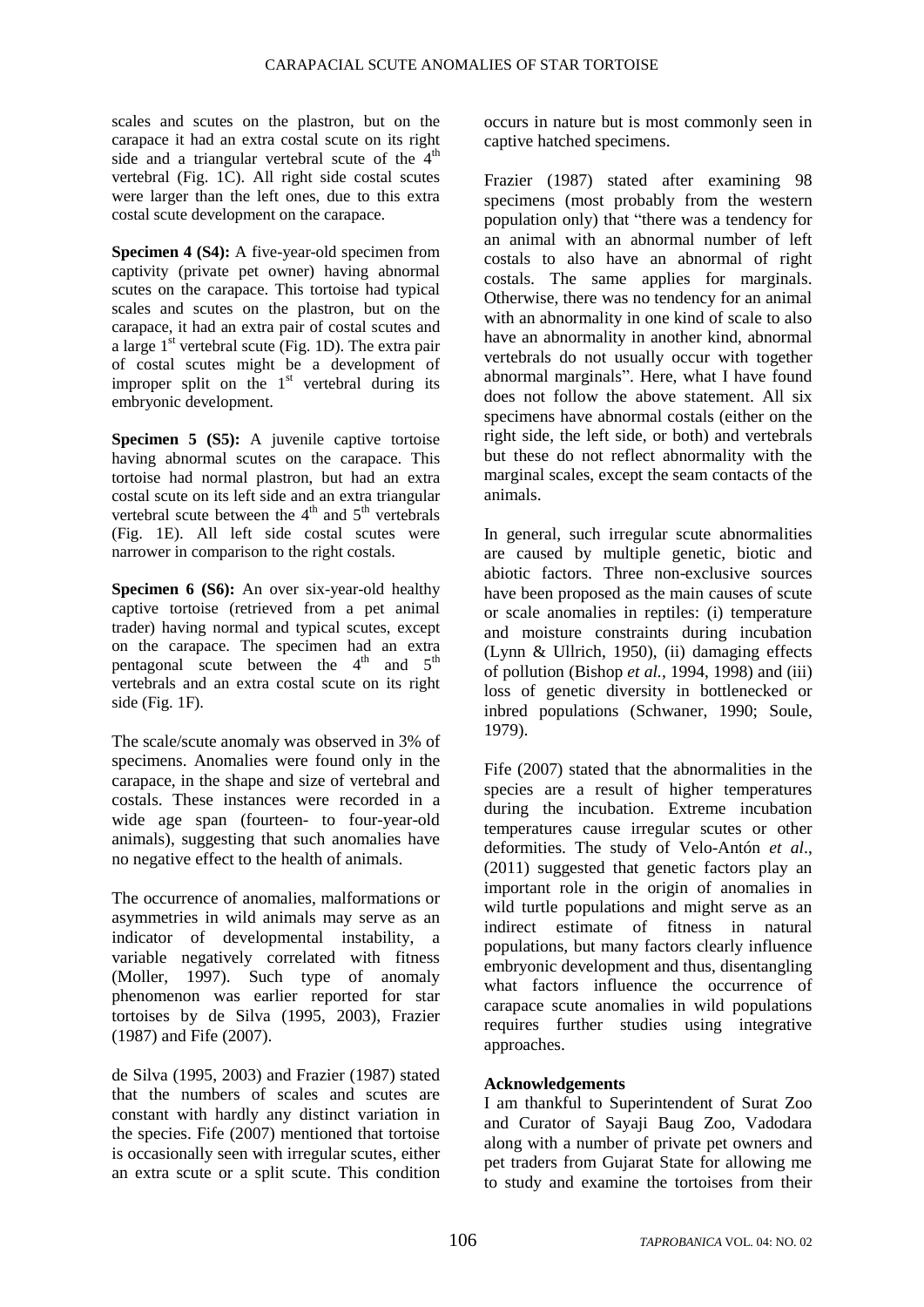collections. Thanks to Deputy Conservator Forest (wildlife) and Range Forest Officers, Forest Department, Vadodara, Gujarat State for allowing me to examine few confiscated specimens and support. Finally Richard Gemel (NMW – Austria) and Johanna Bleecker (McGill University – Canada) are acknowledged for reviewing the manuscript and valuable comments.

#### **Literature Cited**

Bishop C. A., G. P. Brown, R. J. Brooks, D. R. Lean and J. H. Carey, 1994. Organochlorine contaminant concentrations in eggs and their relationship to body size, and clutch characteristics of the female common snapping turtle (*Chelydra serpentina serpentina*) in lake Ontario, Canada. *Archives of environmental contamination and toxicology*, 27: 82–87.

Bishop, C. A., P. Ng, K. E. Pettit, S. W. Kennedy and J. J. Stegeman, 1998. Environmental contamination and developmental abnormalities in eggs and hatchlings of the common snapping turtle (*Chelydra serpentina serpentina*) from the Great Lakes-St. Lawrence River basin (1989–91). *Environ Pollution*, 101: 143–156.

Das, I., 1995. *Turtles and Tortoises of India*. World Wide Fund for Nature- India & Oxford University Press, Bombay: 176.

Deraniyagala, P. E. P., 1939. *The Tetrapoda reptiles of Ceylon Vol. 1. Testudinates and Crocodilians*. Colombo Museum: 412.

de Silva, A., 1995. The status of *Geochelone elegans* in north western province of Sri Lanka: preliminary findings. *Proceedings International Congress of Chelonian Conservation. Soptom, Gonfeeron*: 47-49.

de Silva, A., 2003. *The Biology and Status of the Star Tortoise (Geochelone elegans, Schoepff, 1795) in Sri Lanka*. Protected Area Management and Wildlife Conservation Project, Ministry of Environment and Natural Resources, Sri Lanka: 100.

Fife, J. D., 2007. *Star Tortoises: The Natural History, Captive Care, and Breeding of Geochelone elegans and Geochelone platynota*. Living Art Publishing, USA: 116.

Frazier, J., 1978. *Biology and conservation of Indian turtles and tortoises*. Interim report to the American Institute for Indian studies, New Delhi: 64.

Frazier, J., 1992, Management of tropical chelonians: Dream or Nightmare? *In*: *Tropical Ecosystems: Ecology and Management*, Singh K. P. and J. S. Singh (eds.). Wiley Eastern Limited, New Delhi: 125-135.

Lynn, W. G. and M. C. Ullrich, 1950. Experimental production of shell abnormalities in turtles. *Copeia*, 1950: 253–263.

Moller, A. P., 1997. Developmental stability and fitness: A review. *American Nature*, *149*: 916– 932.

Schoepff, J. D., 1795. Naturgeschichte der Schildkroten mit Abbildungen erlauter (1792- 1801). Funfter Heft. Erlangen, Johann Jakob Palm: 89-136+17-25pls.

Schwaner, T. D., 1990. Geographic variation in scale and skeletal anomalies of tiger snakes (Elapidae, *Notechis scutatus ater* complex) in Southern Australia*. Copeia*, 1990: 1168–1173.

Soule, M. E., 1979. Heterozygosity and developmental stability: another look. *Evolution*, 33: 396–401.

Velo-Antón, G., C. G. Becker and A. Cordero-Rivera, 2011. Turtle Carapace Anomalies: The Roles of Genetic Diversity and Environment. *PlosOne*, 6 (4): 1-11.

Vyas, R., 2011. Record size of Indian Star Tortoise: G*eochelone elegans* (Schoepff, 1795). *Russian Journal of Herpetology*, 18 (1): 47-50.

Zangerl, R. and R. G. Johnson, 1957. The nature of shield abnormalities in the turtle shell. *Fieldiana Geology*, 10: 341–362.

*Submitted*: 26 March 2012, *Accepted*: 28 October 2012 Sectional Editor: Uwe Fritz

Raju Vyas

No. 505, Krishnadeep Tower, Mission Road, Fatehgunj, Vadodara, Gujarat, India. E-mail: razoovyas@hotmail.com